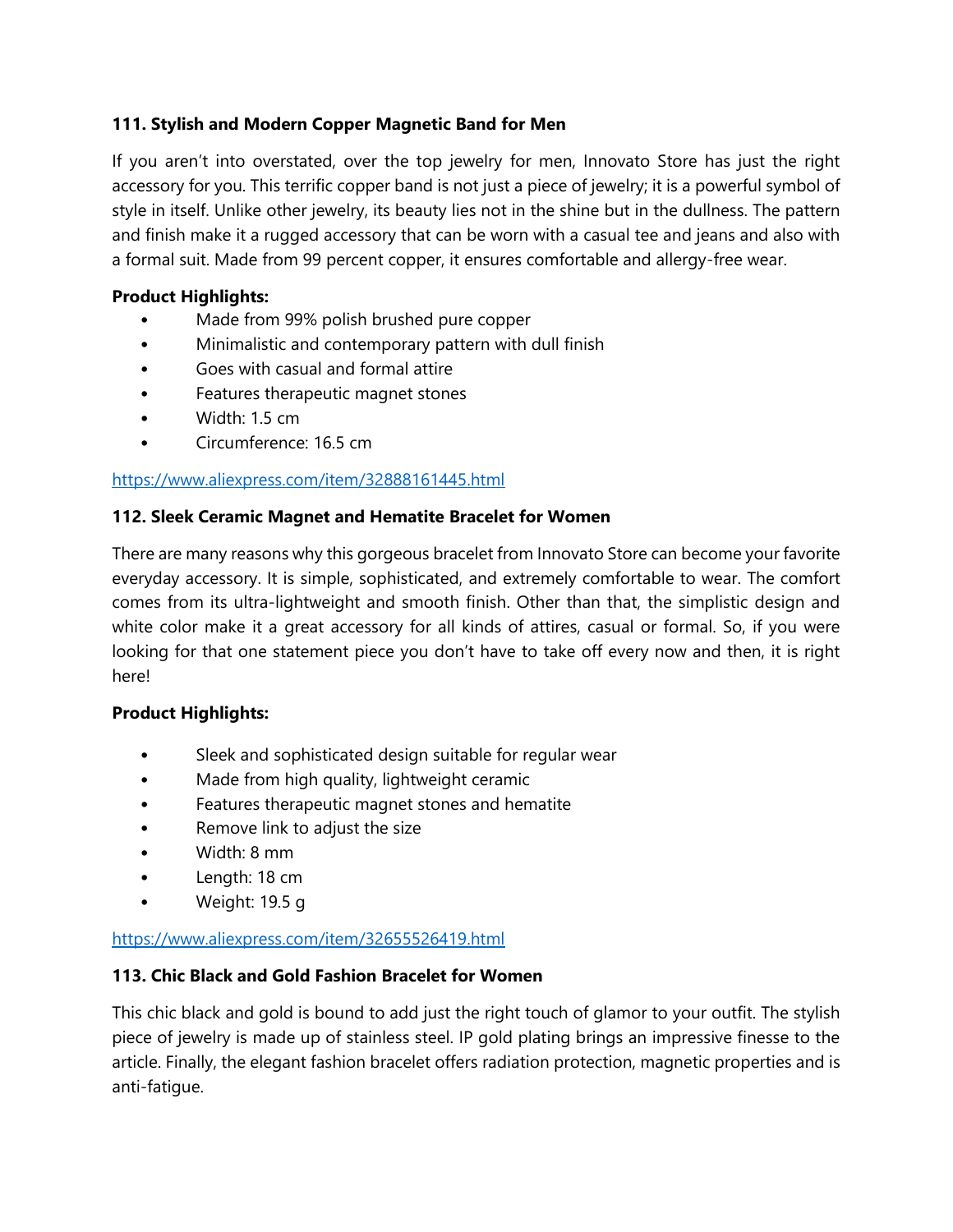# **Product Highlights:**

- Made from finest stainless steel with IP gold plating
- Sleek design and dull finish for an elegant look
- A charming piece to complement your formal attire
- Features magnet stones, far infrared, and germanium
- Width: 12 mm
- Length: 21 cm
- Weight: 50 g

## <https://www.aliexpress.com/item/32715250281.html>

## **114. Bold and Trendy Unisex Punk Bracelet in Silver**

Are you looking for a stylish piece of jewelry that is bold and beautiful? This titanium trendy bracelet is exactly what you need. Ideal for daily wear, the article offers longevity and is easy to wear. Available in silver, it is a unisex item suitable for all occasions.

## **Product Highlights:**

- Pure titanium bracelet sandblasted for comfort and longevity
- Chunky chain style design for a bolder style statement
- Dull polish makes it perfect for everyday wear
- Width: 16 mm
- Length: 21.5 cm
- Weight: 50 g

## <https://www.aliexpress.com/item/32815589714.html>

## **115. Elegant Gold and Silver Stainless Steel Bracelet for Men**

This extremely elegant men's bracelet is the piece of jewelry that you need to spice up your look. Made from premium quality stainless steel, this gold and silver bracelet look like an expensive watch. It offers longevity and comfort, thanks to it being IP plated and sandblasted.

## **Product Highlights:**

- High quality stainless steel bracelet in trendy style
- Gives the impression of an expensive watch
- Silver and gold combination looks luxurious
- Features magnet stones that may have some therapeutic benefits
- Sandblasted and IP plated for comfort and longevity
- A perfect jewelry for formal events and occasions

<https://www.aliexpress.com/item/32655804003.html>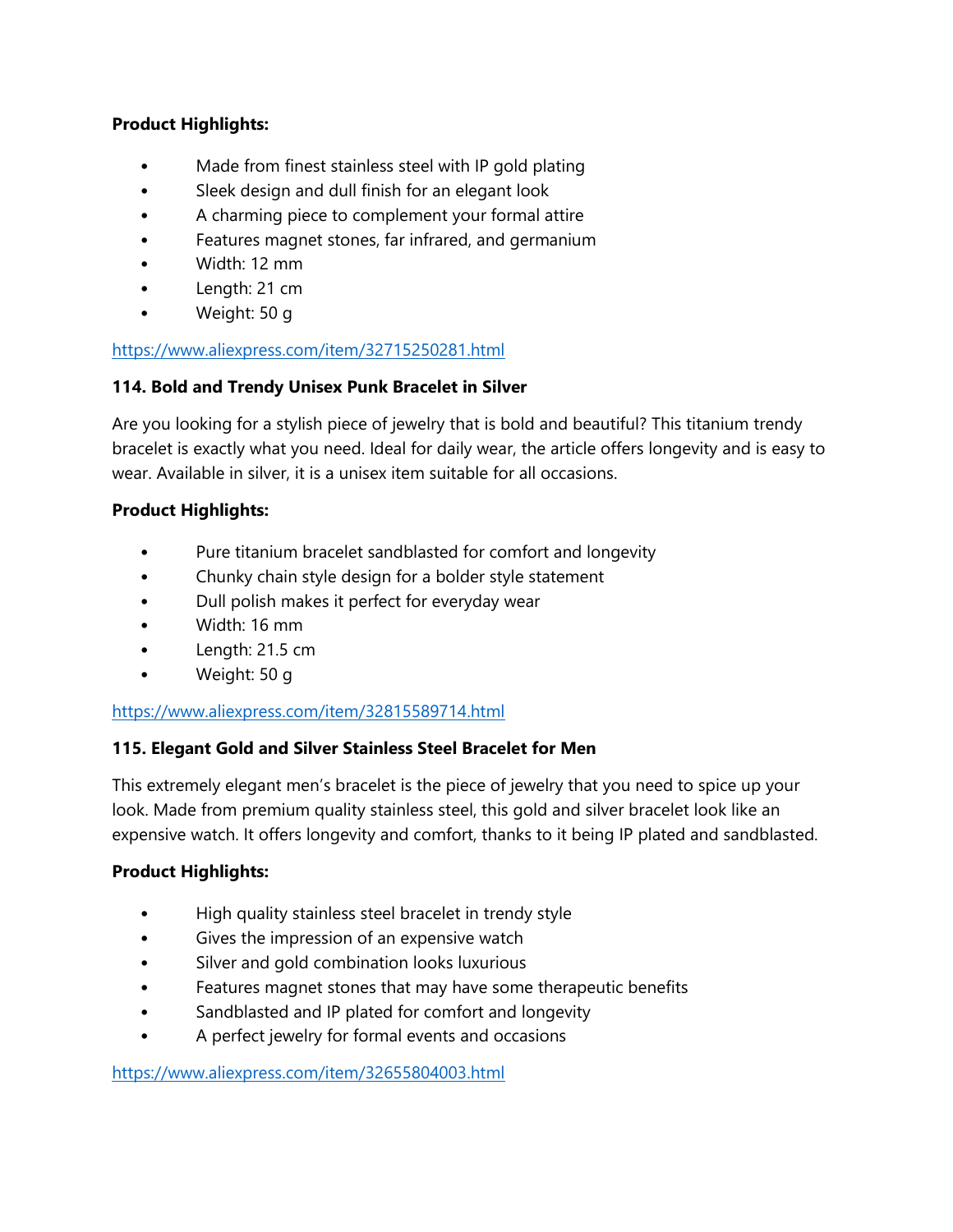# **116. Exotic Black Squamiform Magnetic Bracelet for Men**

If you want to make a style statement, then spruce up your look with this beautiful black squamiform bracelet. Offering magnet properties with geranium finish, this men's bracelet is great to be worn on any occasion. It is made from titanium and is easy to wear.

## **Product Highlights:**

- Made from 100 % pure titanium
- One-of-a-kind Squamiform design that stands out
- Makes for a perfect anniversary gift
- Features four elements: magnet, FIR, germanium, and negative ion
- Width: 1.1 cm
- Length: 21.8 cm
- Weight:

## <https://www.aliexpress.com/item/32693822003.html>

#### **117. Luxurious Black and Gold Bracelet with Crystals**

Get yourself this black and gold bracelet and make heads turn at parties. This ravishing piece of jewelry is made up of premium quality ceramic and stainless steel. This is a unisex bracelet with a sophisticated design. The crystals on it add a stylish touch. The item is allergy-free and offers longevity.

## **Product Highlights:**

- Made from high quality allergy-free stainless steel and ceramic
- Sophisticated and stylish design for both men and women
- Makes for a luxurious anniversary gift for your loved one
- Superior quality crystals that won't fade or fall
- Width: 11 mm
- Length: 19.5 cm
- Weight:

#### <https://www.aliexpress.com/item/32947430724.html>

## **118. Black and Bold Stainless Steel Bracelet for Men**

Get in touch with your masculine energy by wearing this black stainless steel bracelet. It not just looks great on your wrists with its black shine but is also anti-allergic. It has magnetic properties as well and is suitable for both formal and casual wear.

## **Product Highlights:**

Made from high quality, anti-allergic stainless steel